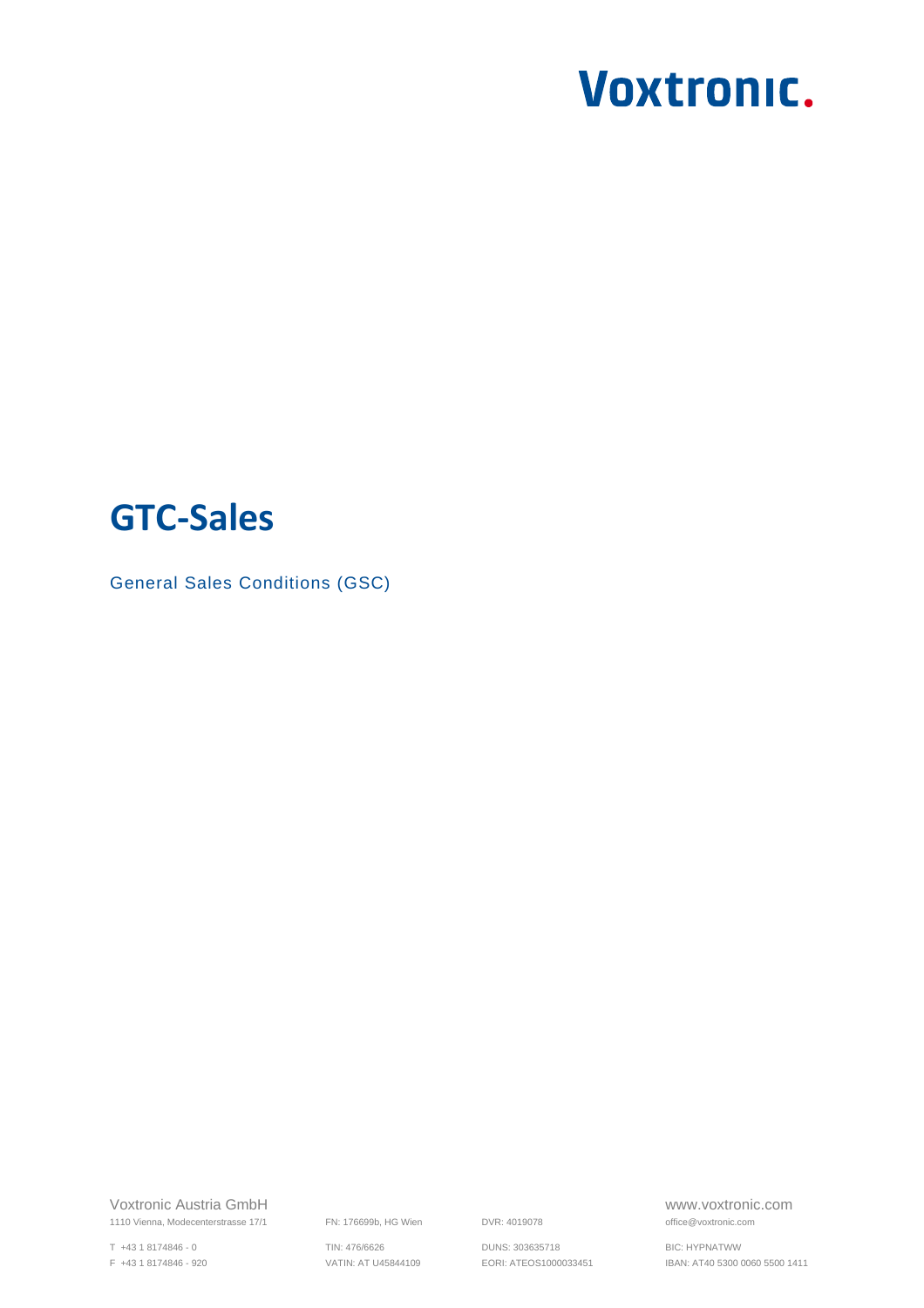# **Table of Contents**

| 1                       |                                                                             |  |
|-------------------------|-----------------------------------------------------------------------------|--|
| $\mathbf{2}$            |                                                                             |  |
| 3                       |                                                                             |  |
| 4                       |                                                                             |  |
| 5                       |                                                                             |  |
| 6                       |                                                                             |  |
| $\overline{\mathbf{7}}$ |                                                                             |  |
| 8                       |                                                                             |  |
| 9                       |                                                                             |  |
|                         |                                                                             |  |
|                         |                                                                             |  |
|                         |                                                                             |  |
|                         |                                                                             |  |
|                         |                                                                             |  |
|                         |                                                                             |  |
|                         |                                                                             |  |
|                         |                                                                             |  |
|                         |                                                                             |  |
|                         |                                                                             |  |
|                         | 20 Liability of the seller (compensation for damages, product liability) 11 |  |
|                         |                                                                             |  |
|                         |                                                                             |  |

Voxtronic Austria GmbH www.voxtronic.com 1110 Vienna, Modecenterstrasse 17/1 FN: 176699b, HG Wien DVR: 4019078 **office**@voxtronic.com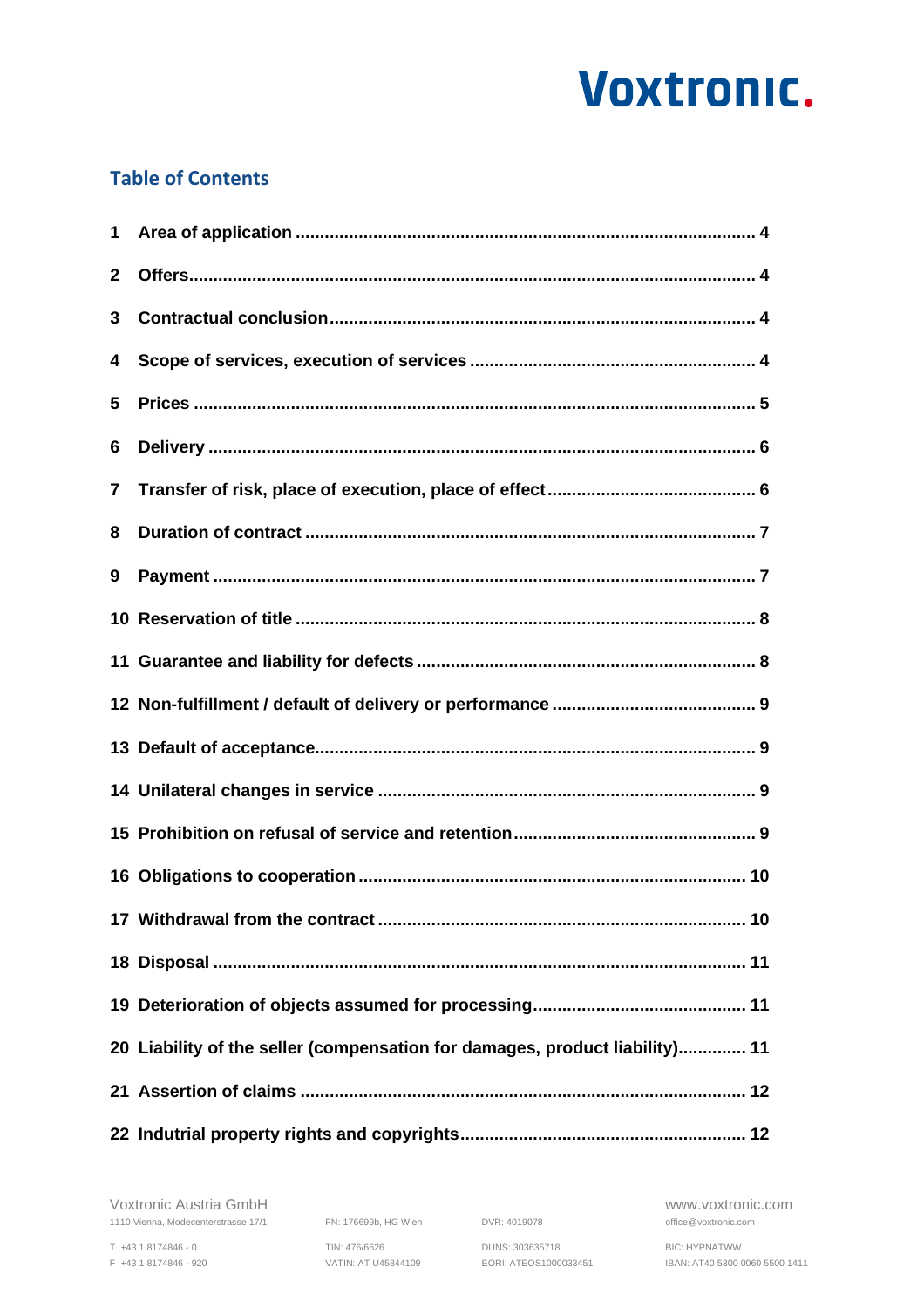T +43 1 8174846 - 0 TIN: 476/6626 DUNS: 303635718 BIC: HYPNATWW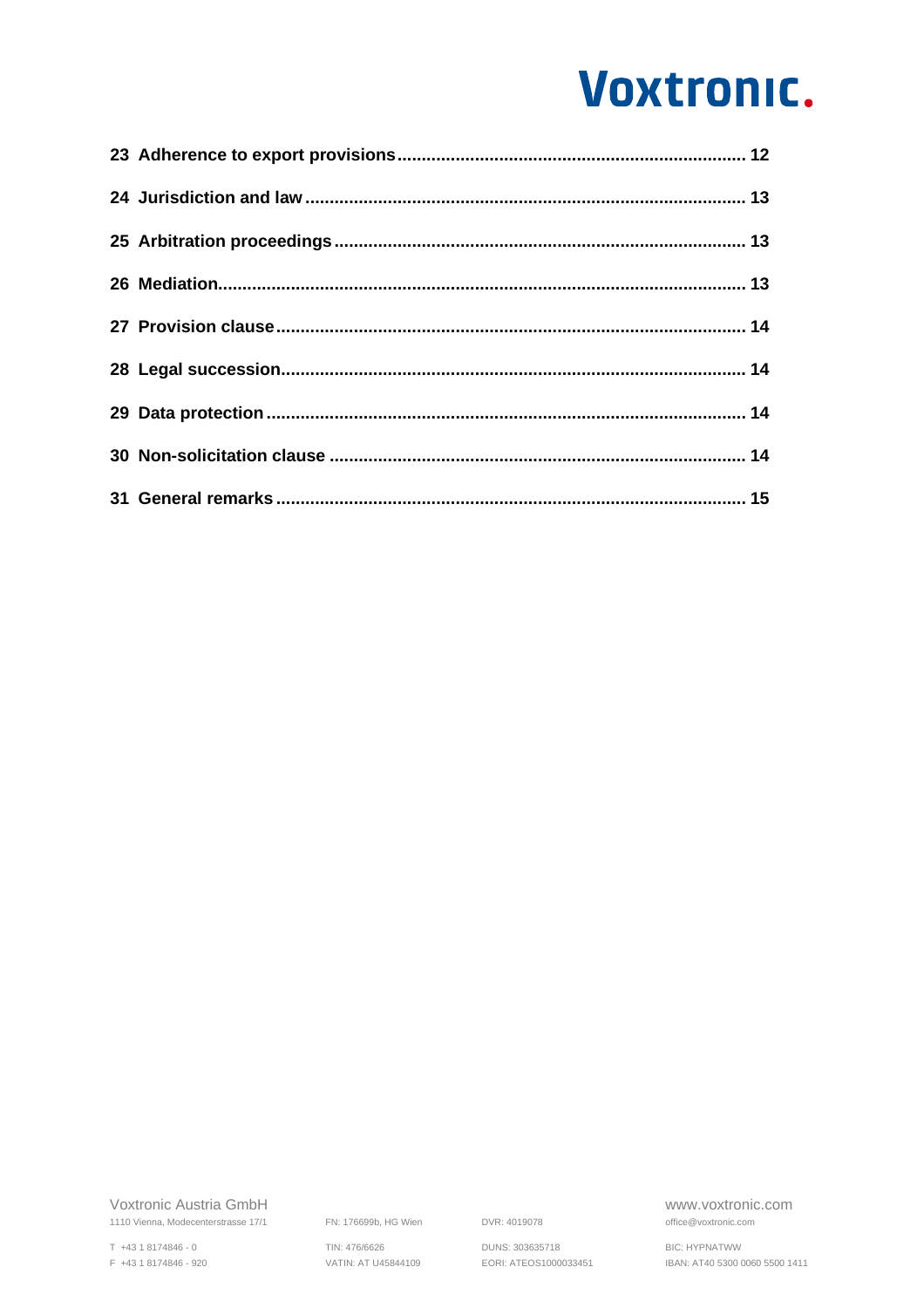### <span id="page-3-0"></span>**1 Area of application**

These general conditions hold for legal transactions between companies, for the delivery of wares and analogously for the provision of services.

Insofar as it has not been explicitly agreed otherwise, our GTC-Sales (GSC) made known to the contractual partner apply. Our contractual partner agrees that in the case of the use of GTC by our contractual partner, in case of doubt our conditions are to be assumed as the basis for proceeding even if the conditions of the contractual partner remain uncontested.

Actions to fulfill the contract on our part are thus not to be considered consent to contractual conditions that deviate from our conditions. If there are remaining unclarities in interpreting the contract, then the content is to be considered agreed upon that would ordinary be agreed upon in comparable cases.

Deviations from the conditions named in these GTC are only effective upon written acknowledgment by the seller. These GTC only hold insofar as nothing contrary has been agreed to in the individual contract. In case of contradictions between these GTC and the individual contract, the individual contract has precedence (the particular regulation takes precedence over the more general).

# <span id="page-3-1"></span>**2 Offers**

Insofar as nothing explicitly contrary has been agreed to in the offer of the seller, they are considered subject to change.

All documents on offers and products may not be copied or made accessible to third parties without the consent of the seller. They can be recalled at any time and are to be immediately returned to the seller if the contract is not concluded. Our contractual partners obligate themselves otherwise to maintain confidentiality relative to third parties concerning all knowledge arising from the business relation.

# <span id="page-3-2"></span>**3 Contractual conclusion**

Insofar as nothing has been agreed to the contrary in the offer of the seller, the contract is considered concluded only with the sending of the written confirmation of commission.

No guarantee claims can be derived nor any liabilities justified on the basis of statements in catalogs, brochures, advertising materials or other written or oral expressions. Retroactive changes and additions to these conditions require written confirmation to be valid.

# <span id="page-3-3"></span>**4 Scope of services, execution of services**

The type and scope of the services to be provided by Voxtronic are determined by the provisions of the contract concluded in the individual case.

Voxtronic obligates itself to provide these services within the limits of reasonable efforts. The scope of the services is determined by the binding service agreement in that case.

If compensation is arranged in terms of person-days, a person-day is 8 hours including travel time, which occur in

Voxtronic Austria GmbH www.voxtronic.com 1110 Vienna, Modecenterstrasse 17/1 FN: 176699b, HG Wien DVR: 4019078 office@voxtronic.com

T +43 1 8174846 - 0 TIN: 476/6626 DUNS: 303635718 BIC: HYPNATWW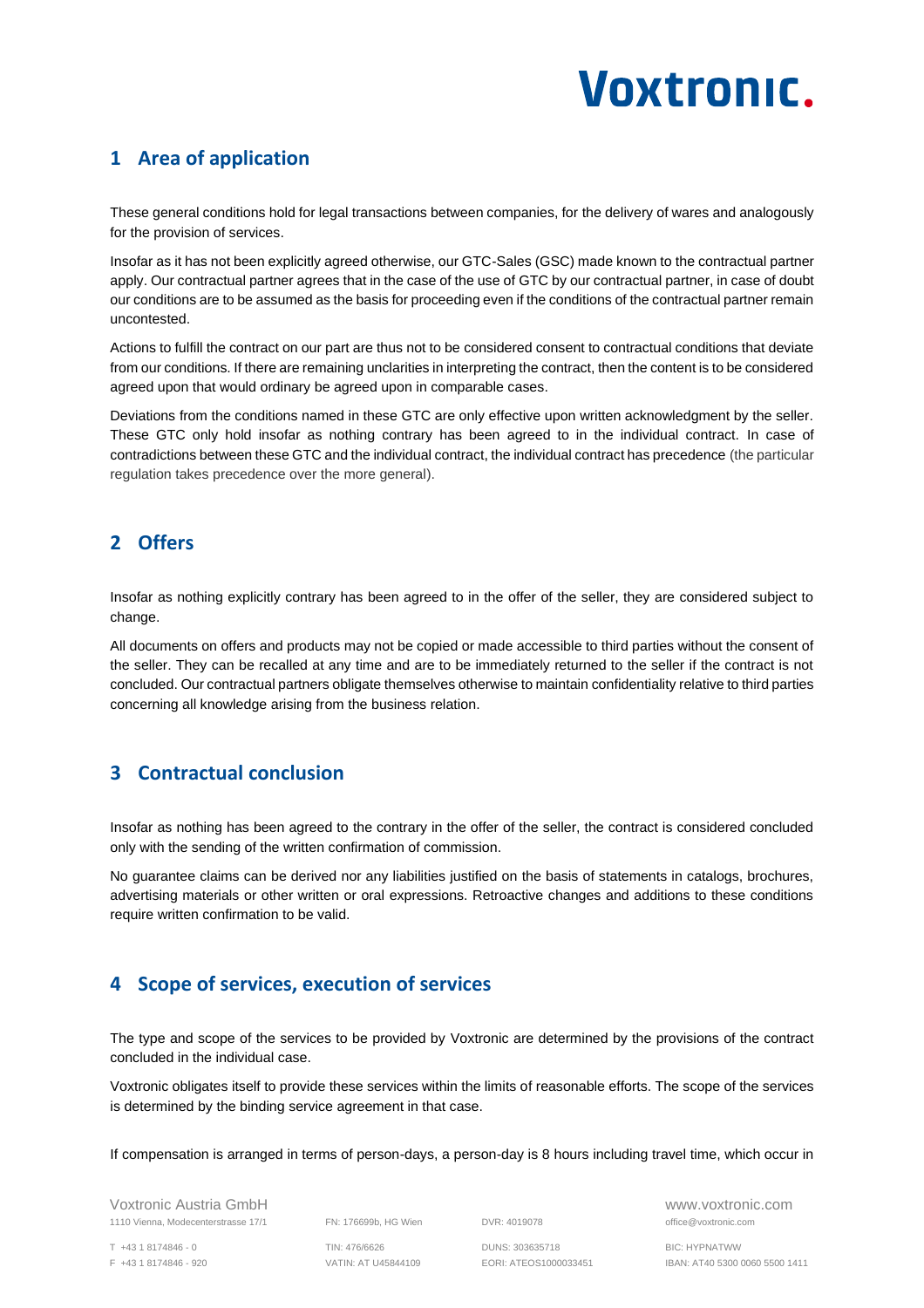the time between 08:00 and 17:00 Monday to Friday. There is no duty of service on days that are legal holidays in the place of performance of service. In case of performance of service outside of this period of time, the usual surcharges will be added.

The contractual partner can arrange desired changes or additions to the contractually arranged services with Voxtronic in written form. Voxtronic will review the desired changes in terms of their feasibility, time expenditure and costs and communicate the result to the client. The costs of this review will be charged to the contractual partner on a time and material basis. Any deadlines arranged between the contractual partner and Voxtronic will be delayed to the appropriate extent.

Service dates and deadlines are only binding if they have been described as binding in the individual contract.

If Voxtronic provides free services, these can be suspended by Voxtronic at any time without prior notice.

Voxtronic is entitled to commission third parties as subcontractors to fulfill its duties. In this case Voxtronic is responsible for the fulfillment of the obligations agreed upon in accordance with the contract and bears a responsibility to the contractual partner to only use sufficiently qualified personnel to perform the services.

#### <span id="page-4-0"></span>**5 Prices**

The prices hold ex works or ex warehouse of the seller and do not include value-added tax, packaging, loading, removal, return or the proper use and disposal. If fees, taxes or other dues are charged in connection with the delivery, the purchaser bears these costs. If shipment with delivery is arranged, then this along with any transportation insurance desired by the purchaser will be charged separately, but does not include unloading and carrying. The packaging will only be returned upon explicit agreement.

If an order deviates from the total offer, the seller retains the right to change the price accordingly.

Prices are based on the costs at the time of the latest price offer. If the costs increase by the time of delivery, the seller is entitled to adjust the prices accordingly.

Value stability of the claim as well as incidental claims is agreed. The measure of calculation for value stability is the consumer price index proclaimed monthly by Eurostat (HVPI 2015 = 100) or another index taking the place of this. The reference figure for this contract is the index number calculated for the month of the conclusion of contract. Fluctuations in the index number upwards or downwards of up to and including 5.0% are not considered.

For repair commissions, the services considered appropriate to the purpose will be provided by the seller and charged on the basis of the expenditure. This also holds for services and supplementary services, the practicability of which only becomes clear in executing the commission, and for which there is no need for any particular communication to the buyer.

The expenditure for generating repair offers or appraisals (cost appraisal) will be charged to the purchaser. Insofar as nothing has been arranged otherwise, changes to the commission or additional commissions will be charged at the appropriate prices.

The seller is explicitly entitled to use partial invoices if the services are provided in parts.

Voxtronic Austria GmbH www.voxtronic.com 1110 Vienna, Modecenterstrasse 17/1 FN: 176699b, HG Wien DVR: 4019078 office@voxtronic.com

T +43 1 8174846 - 0 TIN: 476/6626 DUNS: 303635718 BIC: HYPNATWW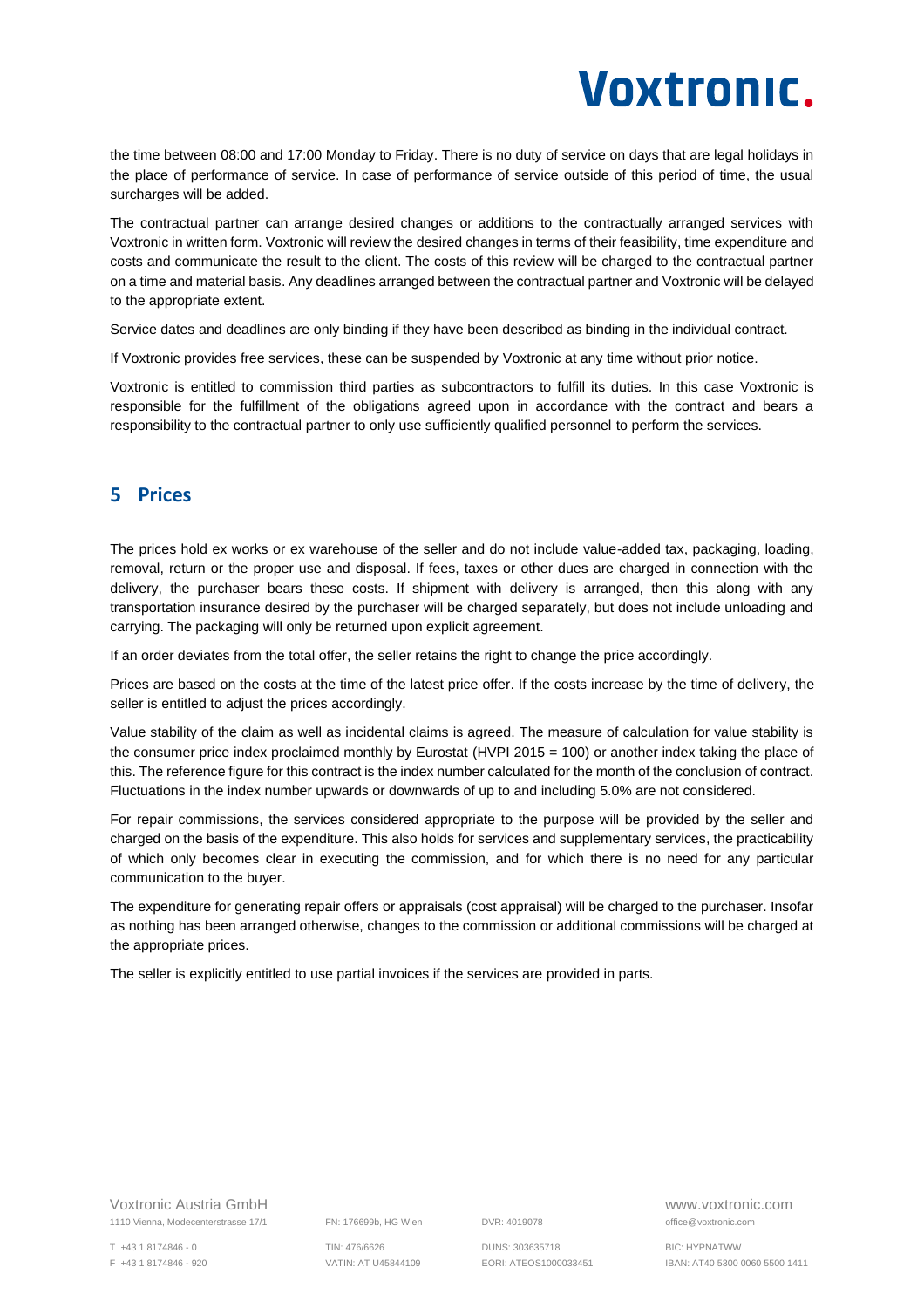#### <span id="page-5-0"></span>**6 Delivery**

The delivery period begins at the latest at the following points in time:

- Date of the confirmation of order
- Date of the fulfilment of all technical, commercial and other preconditions
- Date on which the seller receives a payment or security to be paid before delivery of the good.
	- − Authorizations from authorities and other third-parties necessary for the implementation of our systems are to be procured by the buyer. If these authorizations are not obtained in time, the delivery date is extended accordingly.
	- The seller is entitled to carry out partial or preliminary deliveries and charge for them. If delivery on call has been arranged, the good is considered called at the latest 1 year after the order.
	- − Insofar as unforeseeable circumstances or circumstances independent of the will of the parties occur, such as cases of force majeure, which hinder the adherence to the agreed-upon delivery date, the delivery is extended by the length of these circumstances; these includes in particular armed conflicts, interventions or prohibitions by the authorities, delays in transport and customs clearance, transport damages, shortages of energy or resources, labor conflicts as well as the cancellation of suppliers that are essential and difficult to replace.
	- − If a contractual penalty has been agreed to between the contractual parties in concluding the contract for delivery delays, this will be paid in accordance with the following regulation, whereby a deviation from this in individual points does not affect its application otherwise:

A delay in fulfillment through the sole fault of the seller entitles the buyer to claim a contractual penalty, for every completed week of delay, of at most 0.5%, altogether not more than 5% of the value of that part of the total delivery at issue, if in consequence of the late delivery an essential part cannot be used, insofar as the buyer has accrued damages to that amount.

Further claims under the heading of heading of delay are excluded.

Insofar as acceptance of the good has been arranged, the good is considered fully accepted at the latest with the beginning of use in the course of business operations.

The seller has the right to use subcontractors for all deliveries and delivery components insofar as this is communicated to the buyer.

# <span id="page-5-1"></span>**7 Transfer of risk, place of execution, place of effect**

If nothing to the contrary has been arranged, the delivery of the good is considered sold as EXW in accordance with INCOTERMS® 2010.

For services the place of execution (place of performance) is that in the written order confirmation, otherwise that indicated in the offer, secondarily that place where the service is factually performed by the seller.

Place of effect is the place where the performance is owed.

The risk for a service or an arranged partial service transfers to the buyer with its performance.

Voxtronic Austria GmbH www.voxtronic.com 1110 Vienna, Modecenterstrasse 17/1 FN: 176699b, HG Wien DVR: 4019078 office@voxtronic.com

T +43 1 8174846 - 0 TIN: 476/6626 DUNS: 303635718 BIC: HYPNATWW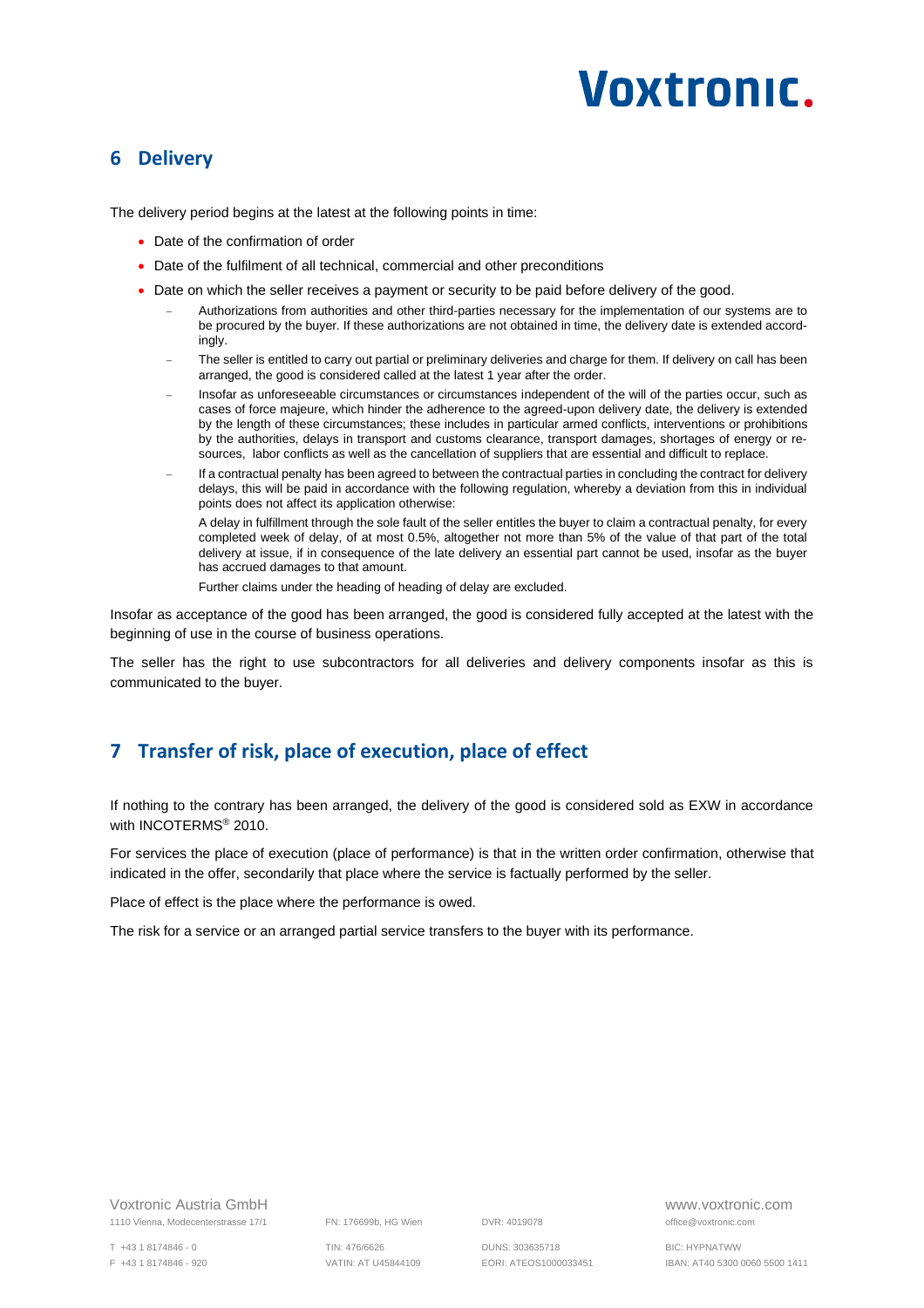### <span id="page-6-0"></span>**8 Duration of contract**

#### Time-limited contracts

Contracts concluded for a certain duration end on the date arranged. Before the expiration of the period the contract can be terminated with adherence to a 6-month period of notice to the end of a calendar month by means of a registered letter.

#### Open-ended contracts

Contracts concluded for an indefinite period can be terminated with adherence to a 3-month period of notice to the end of the ongoing contractual period in writing by means of a registered letter. The contract is automatically extended by 12 months if it is not terminated at the latest 3 months before expiration of the ongoing contractual period. The minimum duration for service contracts is 24 months.

#### <span id="page-6-1"></span>**9 Payment**

Insofar as no other payment conditions have been arranged, 1/3 of the price is due upon receipt of the order confirmation, 1/3 is due by half of the delivery time and the rest upon delivery. Independently of this the value-added tax in the invoice is to be paid by 30 days after billing at the latest.

For partial invoices the corresponding partial payments are due with the receipt of the invoices. This also holds for billing amounts that surpass the original concluding sum due to subsequent delivery or other arrangements, regardless of the payment conditions arranged for the main delivery.

Payments are to be made without any deduction free of charges in the arranged currency. Any possible acceptance of checks or bills of exchange only occurs on account of payment. All interest or other charges (such as e.g. collection or discount charges) come at the expense of the buyer.

The buyer is not entitled to retain or offset payments due to guarantee claims or other counter-claims of any type.

A payment is considered made on the day on which the seller disposes over the payment.

If the buyer is in default of an arranged payment or other service from this legal transaction or any other legal transactions, the seller, without prejudice to his or her other rights, may

- Charge default interest to the amount of 1% per month of the amount due,
- Postpone the fulfillment of the seller's own obligations until the payment or other service has been effected, and assume an appropriate extension of the delivery deadline,
- Call due all other open claims from this legal transaction or other legal transactions and charge the statutory default interest plus value-added tax for these amounts as of the due date in each case insofar as the seller does not demonstrate costs above and beyond this,
- In case of qualified inability to pay, which means two cases of default in payment, to only fulfill other legal transactions against advance payment.

In every case the seller is entitled to charge pre-process costs, in particular reminder fees, collection fees and attorney fees, in accordance with the legally applicable provisions.

The seller has the right to transmit the invoice by electronic means.

Voxtronic Austria GmbH www.voxtronic.com 1110 Vienna, Modecenterstrasse 17/1 FN: 176699b, HG Wien DVR: 4019078 office@voxtronic.com

T +43 1 8174846 - 0 TIN: 476/6626 DUNS: 303635718 BIC: HYPNATWW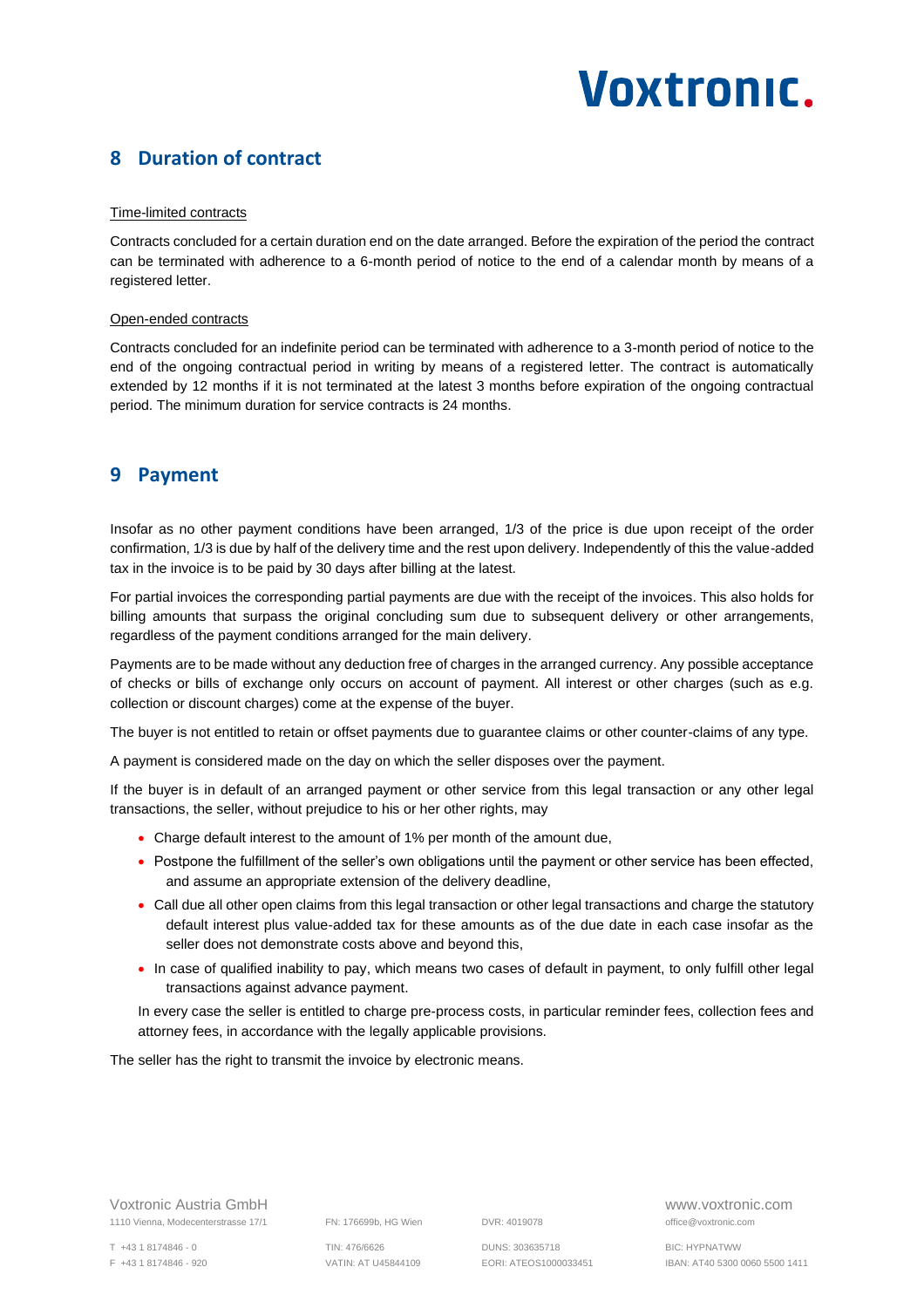### <span id="page-7-0"></span>**10 Reservation of title**

All goods delivered by the seller remain property of the seller until complete payment of the purchase price as well as all associated costs.

In the course of default the seller is entitled to assert his or her rights from reservation of title. It is agreed that the assertion of reservation of title does not represent any withdrawal from the contract, unless the seller explicitly declares withdrawal from the contract.

The buyer hereby assigns to the seller, as security for the seller's claim to purchase price, the buyer's claim to resale of the good subject to retention of title, even if this has been processed, reformed or mixed. The buyer is entitled to dispose over the good subject to reservation of title upon further resale with deferment of the purchase price only under the condition that the buyer at the same time informs the secondary buyer upon resale of the assignment for security or notes the assignment in its business records. Upon request the buyer is to communicate to the seller the assigned claim and the respective debtor and to make available all information and documentation necessary to draw on its claim and to inform the third-party debtor of the assignation. Upon pledging or other availment the buyer is obligated to refer to the right of retention of the seller and to immediately inform the seller.

### <span id="page-7-1"></span>**11 Guarantee and liability for defects**

The seller is obligated, by adherence to the arranged payment conditions and in accordance with the following provisions, to remedy any defect that impairs functionality that exists at the time of transfer and that rests on an error in construction, material or performance. No claims to guarantee may be derived from specifications in catalogues, brochures, advertising materials or written or oral statements that have not been taken up into the contract.

Insofar as nothing has been arranged otherwise, the statutory guarantee period applies. This also holds for objects of delivery or service that are not affixed to a building or to land. The duration of the guarantee period begins at the time of the transfer of risk.

If the delivery or service is delayed for reasons that are not within the sphere of responsibility of the seller, the guarantee period begins two weeks after the seller's readiness to deliver or provide the good or service.

The guarantee period is 12 months for movable objects, 36 months for immovable objects.

The contractual partner must always prove that the defect was already present at the time of transfer.

To preserve the claim to guarantee the buyer is to demonstrate the presence of the defect within an appropriate period (generally 14 days) in writing with a substantiated notice of defect, in particular to make available to the seller the available documentation or data.

Hidden defects are to be immediately reported upon discovery. If a notification of defect is not filed or not filed in due time, the good is considered approved. The assertion of claims to guarantee or compensation for damages due to the defect as well as the rights to avoidance on account of mistake are excluded in these cases.

If a defect subject to the duty of guarantee exists, the seller is, by its own choice, to remedy the defective good or defective part at the place of performance or to have it sent back for the purpose of remediation or to reduce the price appropriately. A remediation can occur at the choice of the seller through exchange or improvement.

For guarantee work at the worksite of the buyer, the necessary assistants, lifting devices, scaffolding and small materials etc. are to be provided. Replaced parts become property of the seller.

If a good is manufactured by the seller on the basis of construction specifications, drawings, models or other specifications of the buyer, the liability of the seller only extends to the execution in accordance with these conditions.

Voxtronic Austria GmbH www.voxtronic.com 1110 Vienna, Modecenterstrasse 17/1 FN: 176699b, HG Wien DVR: 4019078 office@voxtronic.com

T +43 1 8174846 - 0 TIN: 476/6626 DUNS: 303635718 BIC: HYPNATWW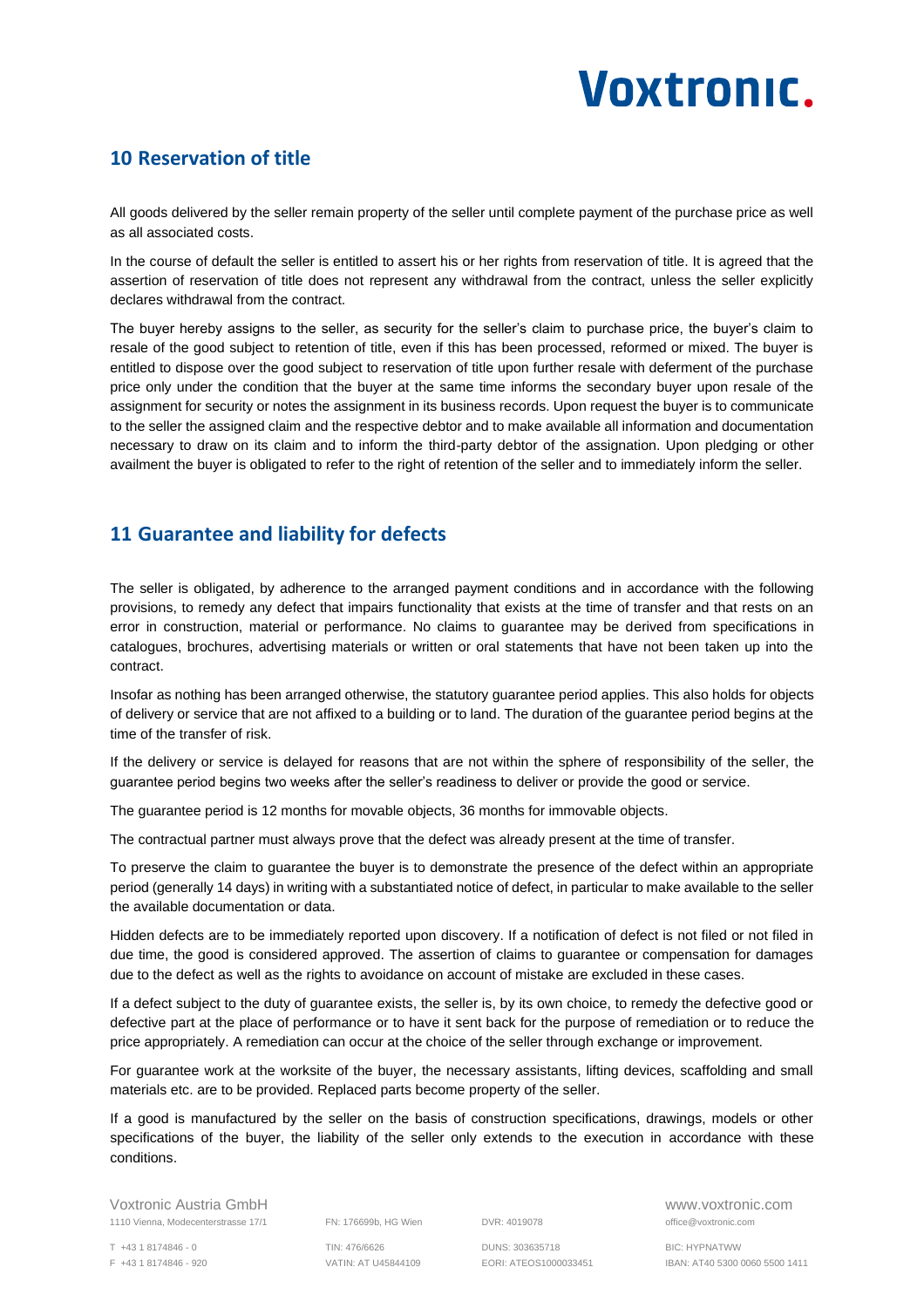

Unless otherwise arranged, those defects are excluded from guarantee that arise from the arrangement and assembly not carried out by the seller, insufficient facilities, incompliance with the requirements of installation, overuse of the parts beyond the performance indicated by the seller, negligent or improper treatment and the use of unsuited operating materials; this also holds for defects that are traceable back to material provided by the buyer. The seller is not liable for damages traceable back to actions of third-parties, to atmospheric discharges, overvoltage and chemical influences. The guarantee does not extend to the replacement of parts that are subject to natural deterioration.

The guarantee expires immediately if the buyer him- or herself or a third-party not explicitly authorized by the seller undertakes modifications or maintenance on the delivered objects.

<span id="page-8-0"></span>The above-mentioned provisions hold analogously for every liability for defects for other legal reasons.

#### **12 Non-fulfillment / default of delivery or performance**

Minor exceedances of delivery period or exceedances not clearly and exclusively due to the fault of the seller are to be accepted by the contractual partner without any claim to compensation for damages or right to withdrawal arising from this.

#### <span id="page-8-1"></span>**13 Default of acceptance**

If the contractual partner is in default of acceptance, we are entitled

- either to store the good at our facilities, for which we charge a storage fee of 0.3% of the value of the commission per day and at the same time to insist upon fulfillment of the contract,
- or after setting an appropriate subsequent deadline to withdraw from the contract and use the good otherwise; in this case a penalty for non-performance of 5% of the invoice amount is agreed.

#### <span id="page-8-2"></span>**14 Unilateral changes in service**

Materially justified and appropriate changes in the service obligation of the seller are to be tolerated by the contractual partner.

#### <span id="page-8-3"></span>**15 Prohibition on refusal of service and retention**

Justified complaints do not entitle the contractual partner to withhold the entire invoice amount but rather only an appropriate part of it.

Voxtronic Austria GmbH www.voxtronic.com 1110 Vienna, Modecenterstrasse 17/1 FN: 176699b, HG Wien DVR: 4019078 office@voxtronic.com

T +43 1 8174846 - 0 TIN: 476/6626 DUNS: 303635718 BIC: HYPNATWW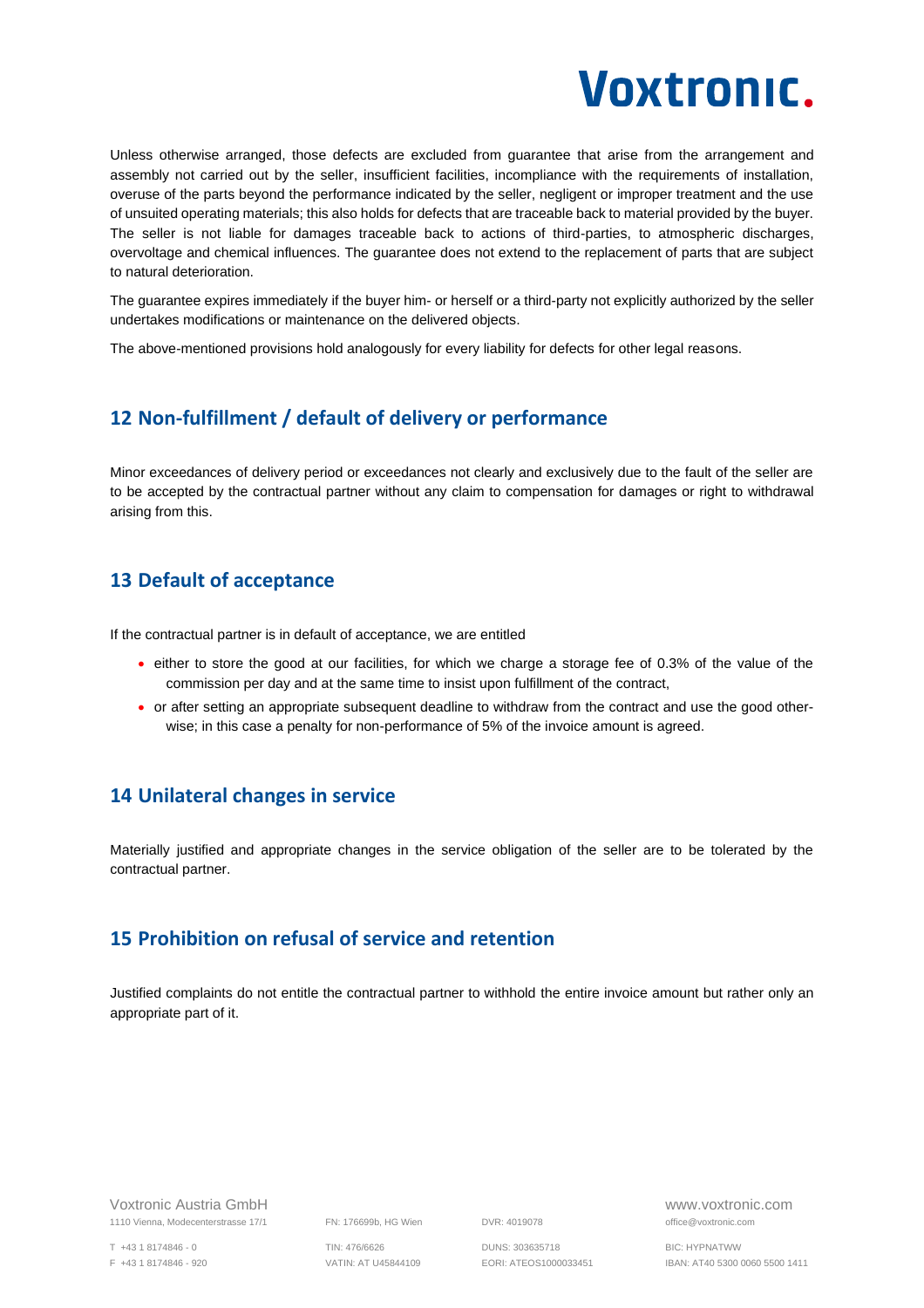### <span id="page-9-0"></span>**16 Obligations to cooperation**

The business relation entered upon and in particular the services to be performed by Voxtronic require, as an essential contractual duty, the close cooperation of the contractual partner, who is to support Voxtronic in carrying out the services as best as possible. Hence the customer will in particular make available all necessary means that Voxtronic requires to provide the arranged service, free of charge and in a timely manner.

The contractual partner will permit VOCTRONIC access at any time to all the information necessary to perform the service and make all necessary documents available. It will inform Voxtronic, unsolicited, of all circumstances that are significant for an effective performance of service.

Insofar as it proves necessary to instruct or train employees of the contractual partner, this is essentially a matter for the contractual partner. Voxtronic is fundamentally ready to make a corresponding offer upon request by the customer.

If the contractual partner does not provide its cooperative services in accordance with the agreement or does not adhere to the arranged organizational guidelines, the ensuing consequences, such as additional services and delays, come at his or her expense. Voxtronic may charge the contractual partner for the additional expenditures. All cooperative duties described here are essential primary duties of the contractual partner and are agreed upon as such.

### <span id="page-9-1"></span>**17 Withdrawal from the contract**

The precondition for the buyer's withdrawal from the contract is, insofar as no special regulations have been arranged, a delivery default traceable to a gross negligence of the seller as well as the fruitless expiration of an appropriate secondary deadline that had been set. The withdrawal is to be asserted by means of a registered letter.

Independently of its other rights the seller is entitled to withdraw from the contract

- if the execution of delivery or the beginning or continuation of the service is impossible or is further delayed despite the setting of an appropriate secondary deadline for reasons lying in the responsibility of the buyer,
- if doubts arise about the buyer's ability to pay and the buyer does not provide advance payment at the request of the seller or provide a suitable security before delivery,
- if the extensions of the delivery time due to above-mentioned circumstances amount in total to more than half of the originally arranged delivery period, however at least 6 months, or
- if the buyer does not fulfill the obligations imposed on it or does not do so properly.
	- Withdrawal can also be declared for an unconcluded part of the delivery or service for above-mentioned reasons.
	- If insolvency proceedings are opened concerning the buyer's assets or an application to introduce insolvency proceedings is rejected due to insufficient assets, the seller is entitled to withdraw from the contract without setting a deadline. If this withdrawal is exercised, it is immediately effective as of the decision that the company will not continue to operate. If the company continues to operate, a withdrawal is only effective 6 months after the opening of insolvency proceedings or after rejection of the application to open insolvency proceedings due to insufficient assets. In any case the dissolution of the contract occurs effective immediately insofar as the insolvency law to which the buyer is subject does not contradict this or if the dissolution of the contract is indispensable to prevent severe economic disadvantages on the part of the seller.
	- Regardless of the seller's claims to compensation for damages including pre-process costs, in case of withdrawal services or partial services already provided are to be charged in accordance with the contract and to be paid. This also holds insofar as the delivery or service was not yet accepted by the buyer as well as for preparatory actions taken by the seller. In lieu of this the seller also has the right to demand the return of already delivered objects.
	- Other consequences of withdrawal are excluded.

Voxtronic Austria GmbH www.voxtronic.com 1110 Vienna, Modecenterstrasse 17/1 FN: 176699b, HG Wien DVR: 4019078 office@voxtronic.com

T +43 1 8174846 - 0 TIN: 476/6626 DUNS: 303635718 BIC: HYPNATWW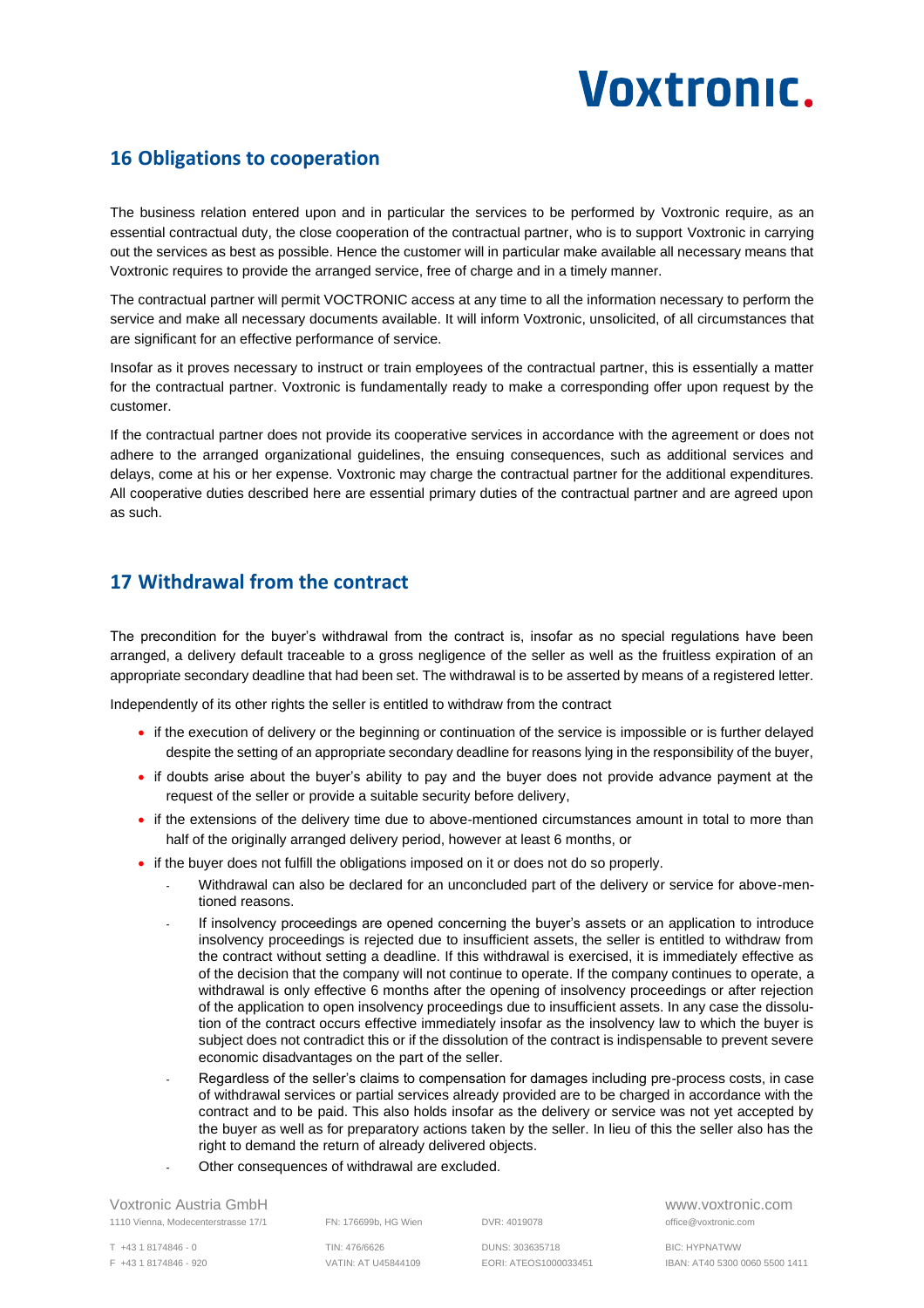

The assertion of claims due to laesio enormis, error and frustration of contract by the buyer is excluded.

#### <span id="page-10-0"></span>**18 Disposal**

The buyer is to ensure that the seller is provided with all information needed to be able to fulfill the duties of the seller as producer/importer in accordance with legally applicable provisions.

#### <span id="page-10-1"></span>**19 Deterioration of objects assumed for processing**

For objects that have been left for processing there is a possibility of utilizing them after three years with a deduction of the following claims.

After the expiration of the second month a monthly administration and storage fee to the amount of 3.0% of the current replacement value at the time of the utilization will be charged. Any possible expenditures for utilization will also be charged.

#### <span id="page-10-2"></span>**20 Liability of the seller (compensation for damages, product liability)**

The seller is liable for damages outside of the domain of application of the product liability law, insofar as intention or gross negligence can be demonstrated, only within the limits of legal provisions.

Claims for compensation for damages expire in 6 months as of obtaining knowledge of the damages and the injuring party, in any case in 3 years after the provision of the service or delivery.

The total liability of the seller in cases of gross negligence is limited to the net value of the commission or to EUR 500,000.–, whichever value is lower. Per case of damage the liability of the seller is limited to 25% of the net value of the commission or to EUR 125,000.–, whichever value is lower.

Insofar as it has not been arranged otherwise, liability is excluded for slight negligence with the exception of damage to persons, for the reparation of consequential damages, pure financial damage, indirect damages, loss of production, financing costs, costs for replacement energy, loss of energy, data or information, lost profit, unrealized savings, loss of interest and damages from the claims of third parties against the buyer.

Unless otherwise arranged, every claim to damages is excluded in case of non-adherence to any possible conditions for assembly, operation and use (such as e.g. found in the instructions for use) or the conditions of admission of regulatory authorities.

If contractual penalties have been arranged, any additional claims of the buyer from that particular heading are excluded.

The regulations hold conclusively for all claims of the buyer against the seller, regardless of their legal basis and title, and are effective for all employees, subcontractors and sub-deliverers of the seller.

Any possible recourse claim raised against us under the heading "product liability" in terms of the product liability law is excluded unless the party entitled to recourse demonstrates that the error was caused in our sphere of responsibility and is the fault of gross negligence at least.

T +43 1 8174846 - 0 TIN: 476/6626 DUNS: 303635718 BIC: HYPNATWW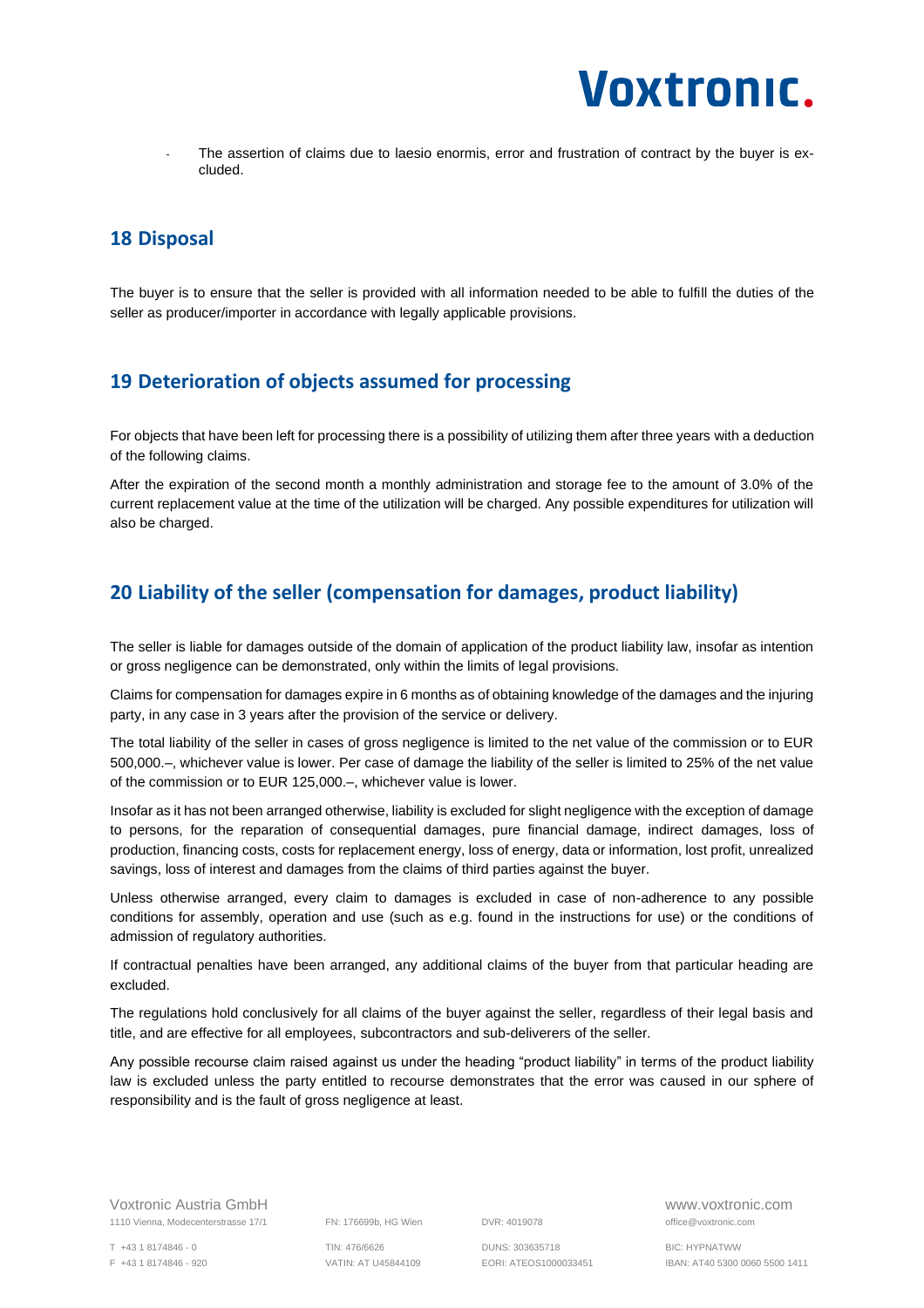### <span id="page-11-0"></span>**21 Assertion of claims**

All claims of the buyer are to be asserted judicially within three years as of the execution of the services or they expire, unless compulsory legal regulations stipulate other deadlines.

# <span id="page-11-1"></span>**22 Indutrial property rights and copyrights**

If a good is produced by the seller on the basis of construction specifications, drawings, models or other specifications of the buyer, the buyer is to hold the seller harmless without compensation or recourse upon any violation of copyrights.

Execution documents such as plans, sketches and other technical documents as well as patterns, catalogues, brochures, representations and similar remain intellectual property of the seller and are subject to the relevant legal provisions concerning copying, imitation, competition etc.

All materials, in particular software and documentation, that are to be developed by Voxtronic in the course of its provision of services, are created by the employees used by Voxtronic in pursuing their tasks and in accordance with the directives of Voxtronic for Voxtronic. Insofar as work results are capable of copyright and Voxtronic is given the exclusive right of utilization with the right of licensing, the contractual partner in these cases is given a nonexclusive and non-transferable permission of utilization to the work results, the scope of which is to be determined in the particular individual contract.

Software, as well as reports, organizational plans, outlines, drawings, invoices etc., may only be used for the contractually arranged purposes and may not be published without explicit consent of Voxtronic in the individual case (hereafter "use in accordance with purpose"). The contractual partner will only use the software capable of being protected in accordance with purpose within the limits of the relevant provisions and in particular will not translate or process it, change its arrangement or carry out other modifications, including rectifications of error.

The use of the services of Voxtronic by companies associated with the contractual partner is only permitted after previous written consent from Voxtronic.

Insofar as the contractual partner copies or processes the materials delivered by Voxtronic in a permissible manner, the contractual partner is obligated to ensure that any copyright note or other marker of property rights in the materials remains or is also copied.

### <span id="page-11-2"></span>**23 Adherence to export provisions**

In transferring to third parties the good delivered by the seller as well as any accompanying documentation, independently of the manner in which it is made available, or any service provided by the seller including technical implementation of any kind, the buyer is to comply with the provisions of the applicable national and international (re-) export specifications. In any case upon transferring goods or services to third-parties the buyer is to comply with the (re-) export conditions of the resident state of the seller, the European Union, the United Kingdom of Great Britain and Northern Ireland and the United States of America.

Insofar as export control inspections are necessary, the buyer is to provide the seller immediately upon request with all necessary information, among other things the end recipient, final destination and purpose of use of the goods or services.

Voxtronic Austria GmbH www.voxtronic.com 1110 Vienna, Modecenterstrasse 17/1 FN: 176699b, HG Wien DVR: 4019078 office@voxtronic.com

F +43 1 8174846 - 920 VATIN: AT U45844109 EORI: ATEOS1000033451 IBAN: AT40 5300 0060 5500 1411

T +43 1 8174846 - 0 TIN: 476/6626 DUNS: 303635718 BIC: HYPNATWW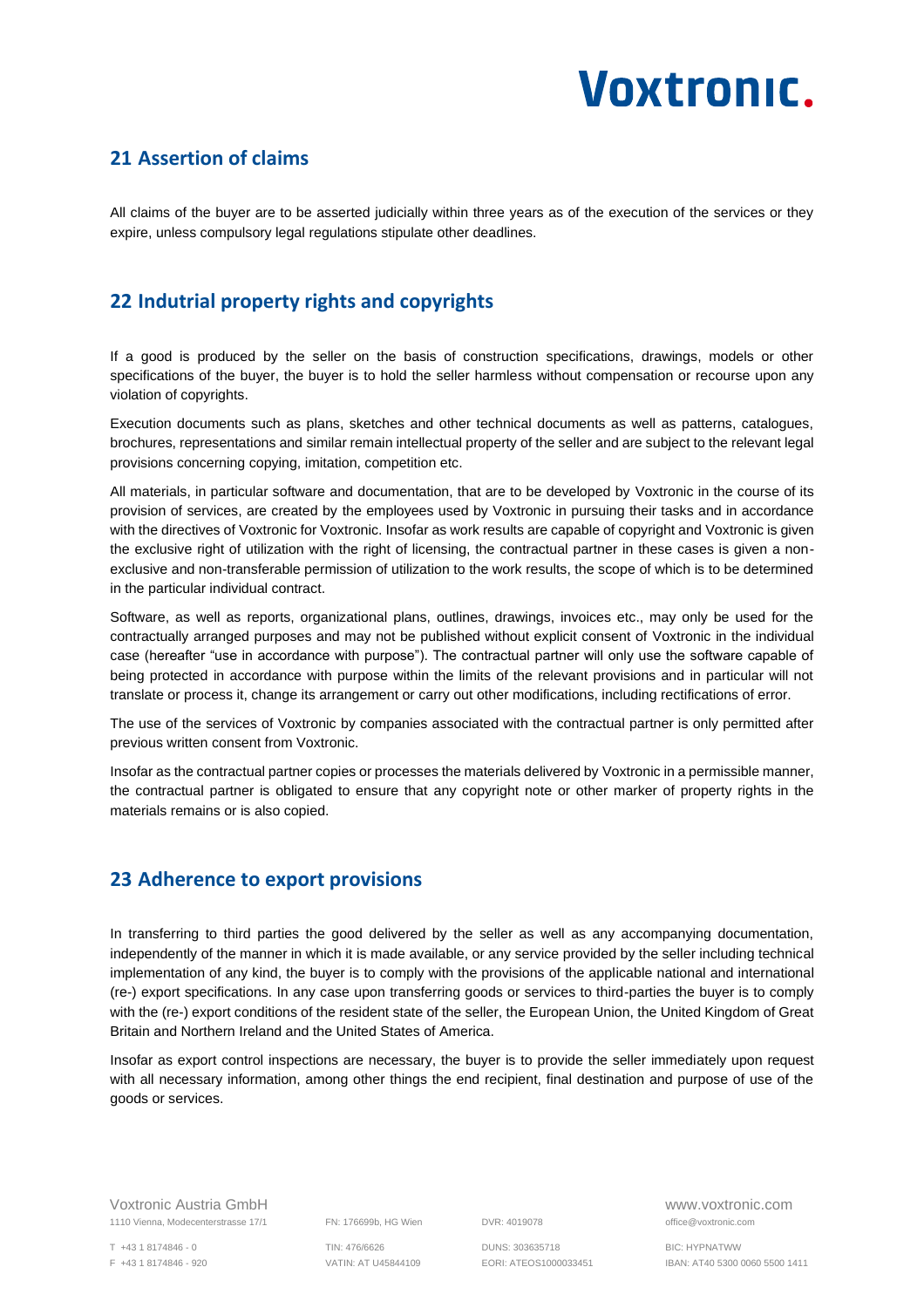### <span id="page-12-0"></span>**24 Jurisdiction and law**

To decide any disputes arising from this contract – including about whether or not the contract obtains – the court with jurisdiction over the subject matter at the primary site of the buyer is exclusively responsible by place. The seller however also has the right to sue under the general jurisdiction of the contractual partner.

The contract is subject to national law under exclusion of the conflict of law rules. The application of the UNCITRAL agreement of the United Nations on contracts regarding the international sale of goods is excluded.

### <span id="page-12-1"></span>**25 Arbitration proceedings**

In case of disputes arising from this contract the contractual parties can mutually agree to arbitration by an arbitral court in lieu of a judicial ruling.

• A national court of arbitration is responsible if all contractual parties are based in Austria at the time the contract is signed.

All disputes that arise from this contract or relate to its violation, dissolution or nullity will be conclusively decided by a senate consisting of three arbiters in accordance with the arbitration and conciliation regulations of the standing arbitration courts of the economic chambers.

- The number of arbiters is three;
- The procedure is to be conducted before the "Standing Arbitration Court of the Economics Chamber of Vienna";
- The arbitration court is to convene in Vienna.
- An international arbitration court (VIAC) is responsible if at least one party is based or typically resides outside of Austria or if the matter of arbitration has an "international character".

All disputes or claims arising from or in connection to this contract, including disputes about its validity, violation, dissolution or nullity, will be conclusively decided by the Vienna International Arbitral Court (VIAC) in accordance with the arbitration regulations (Vienna rules) by three arbiters appointed in accordance with these rules.

- The number of arbiters is three:
- The languages to be used in the arbitration procedure are German and English;
- The material law applicable to the contractual relation, the material law applicable to the arbitration procedure, and the rules applicable to the procedure, is … ;
- The applicability of accelerated procedure;
- The extension of confidentiality provision for arbiters as well as its extension to parties, authorized representatives and experts.

### <span id="page-12-2"></span>**26 Mediation**

In case of disputes arising out of this contract, also concerning its effectiveness, the contractual parties will negotiate a conflict resolution with one another before turning to a court or arbitration. If the negotiations are not successful within 30 days or if it can already be seen, before the expiration of the 30 days, that a solution will not be reached by way of negotiation, the contractual parties agree as the next step to seriously attempt to solve the conflict within a mediation. The formulation of conflict issues, the selection of a mediator (a mediator in accordance with the law on civil mediation) and the determination of the course of the mediation will occur jointly. Every contractual party is free from the beginning to break off the mediation procedure without sanction. This also holds for failure to agree on the selection of mediator.

Voxtronic Austria GmbH www.voxtronic.com 1110 Vienna, Modecenterstrasse 17/1 FN: 176699b, HG Wien DVR: 4019078 office@voxtronic.com

T +43 1 8174846 - 0 TIN: 476/6626 DUNS: 303635718 BIC: HYPNATWW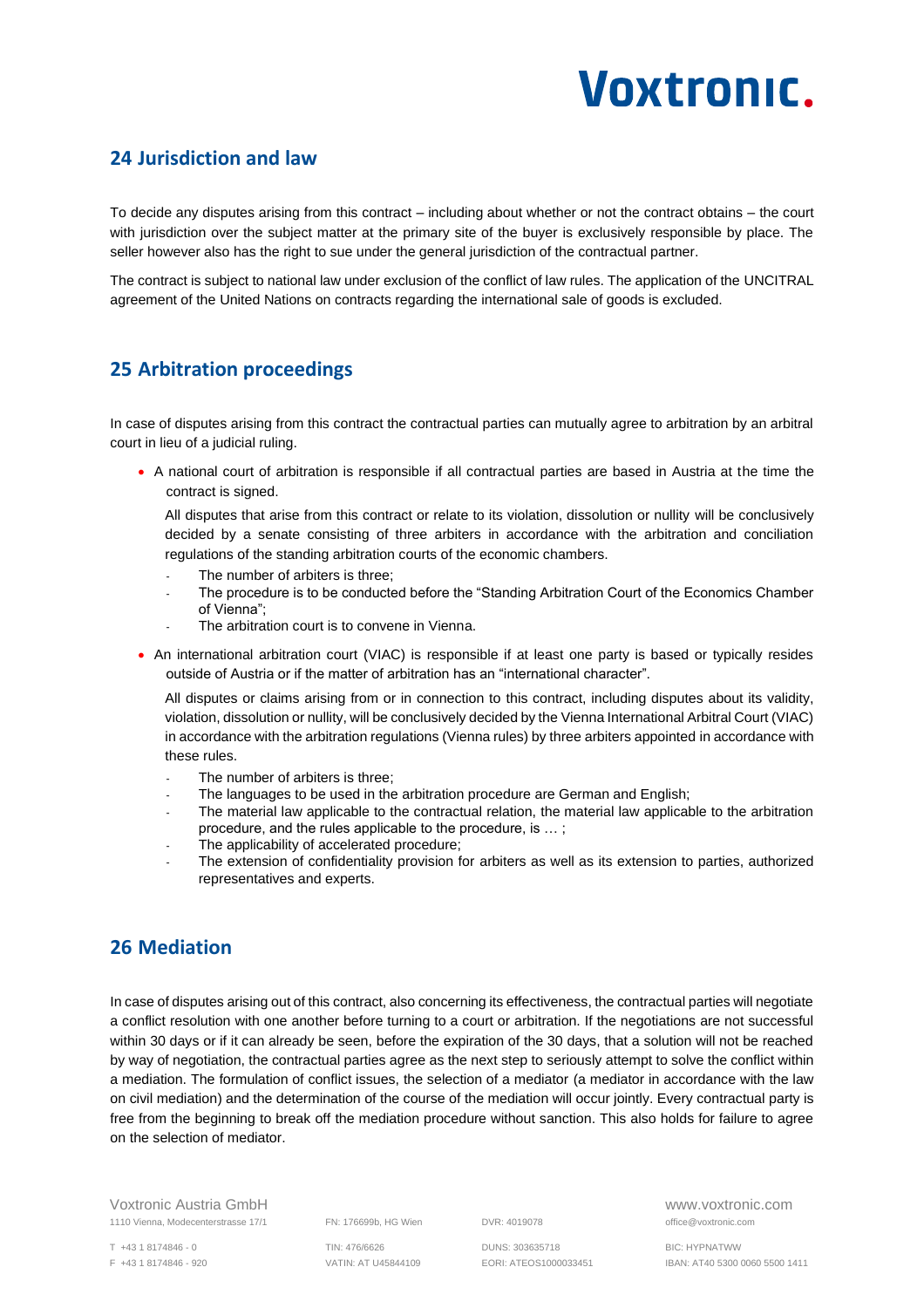#### <span id="page-13-0"></span>**27 Provision clause**

The fulfillment of the contract by the seller is under the condition that no obstacles due to national or international (re-) export conditions, in particular embargos and/or other sanctions, stand in the way of this fulfillment.

#### <span id="page-13-1"></span>**28 Legal succession**

All rights and duties arising from the objectual contractual relation pass on to individual legal successors, in accordance with the scope and measure of §38 para. 1 UGB, without any separate agreement of the contractual partner being necessary for this legal succession. The contractual partner hereby renounces its right to object in terms of § 38 para. 2 UGB. This means that the duration of our liability is limited in accordance with § 39.

#### <span id="page-13-2"></span>**29 Data protection**

Processing of your data occurs exclusively within the limits of the business needs and on the basis of the legal provisions (EU GDPR, TKG).

Only those persons necessary to the processing of the particular business case have access to your stored data to the extent necessary. These persons ensure, within the limits of the purpose of use, that the confidentiality of the data is maintained in terms of the valid data protection law.

The storage of your data occurs in computing centers located within the EU. Your data are protected against unauthorized access with encrypted storage and physical protective measures for the servers. Your data remain stored as long as a legal regulation requires the storage of your data or a legitimate interest in the storage of your data for business reasons obtains.

There is a right at any time to information, rectification, deletion as well as objection to the further use of your personal data in accordance with the provisions of data protection law in its currently valid version.

#### <span id="page-13-3"></span>**30 Non-solicitation clause**

The contractual parties always strive for reciprocal loyalty. The customer obligates itself to refrain from actively enticing employees of Voxtronic.

In case of a violation, the customer is obligated to pay a contractual penalty (independently of fault) to the amount of twelve months' gross monthly salary of the employee in question. The contractual penalty cannot be offset from any claims to compensation for damages. Voxtronic is at liberty to assert further damages upon demonstration.

The contractual partner obligates itself to inform Voxtronic if it is considering, during the duration of this contract, hiring or employing an employee of Voxtronic who is occupied with the fulfillment of obligations in the context of this contract. This also holds in the case that the customer wishes to have the hiring or employment taken care of by a third party.

Voxtronic Austria GmbH www.voxtronic.com 1110 Vienna, Modecenterstrasse 17/1 FN: 176699b, HG Wien DVR: 4019078 office@voxtronic.com

T +43 1 8174846 - 0 TIN: 476/6626 DUNS: 303635718 BIC: HYPNATWW